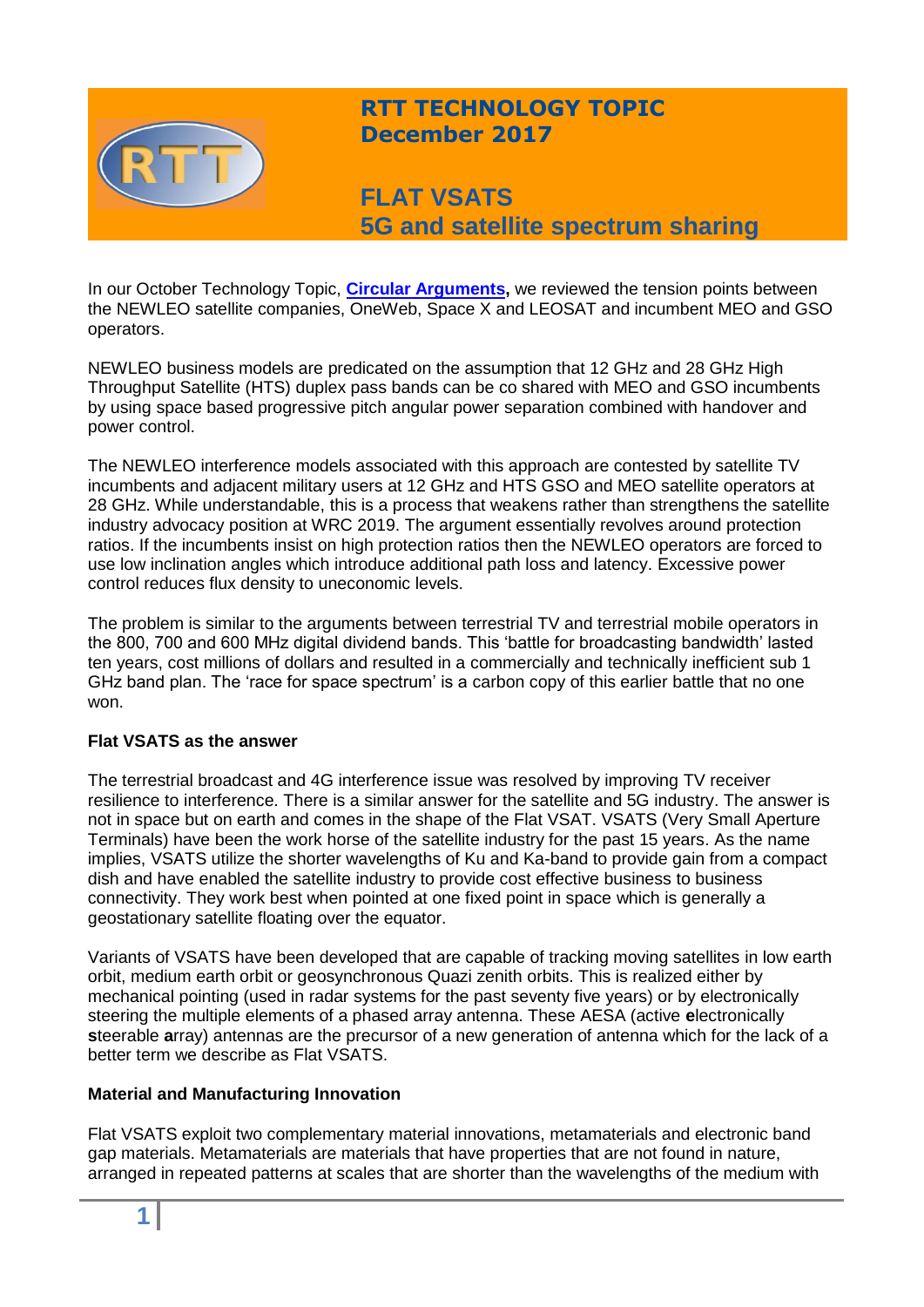which they are intended to interact. It is the structure and its shape and orientation and arrangement as much as the base material that influences the performance and behaviour of the device. It could be argued that PIFA antennas are a precursor to metamaterials and are one example of size efficient shapes and structures in conventional antennas coupled with innovative ground planes. However, metamaterials are more complex and elaborate. As with electrically steerable conventional antennas, metamaterial based antennas are becoming widely used in military radio and radar systems including wide band radio systems scaling from UHF to K- band. They can enhance and block and absorb and bend electromagnetic waves.

A second class of material known as electromagnetic band gap (EBG) material can be combined with metamaterials to mitigate the distance separation issue of antennas at lower frequencies. Developed by the US Army Research Laboratory at the University of Michigan, these materials are claimed to realize an antenna in S band at 2.72 GHz with a 3-centimetre physical separation but with over 40 dB isolation between the antennas, more than 20 dB more than can be achieved with conventional antenna materials. Put another way, to realize a three-centimetre separation distance using EBG material is equivalent to a metre separation using conventional materials.

# **VHF to E band Beam Forming – Directly Upwards Satellite Connectivity for Smart Phones**

Putting these two materials together makes it possible to produce antenna arrays that can scale from VHF to E band. This is useful but even more useful when combined with either passive or active beam forming.

In passive beam forming, the phase off sets between antennas elements are pre-set to produce a directly upwards cone of visibility, the higher the element count, the narrower the cone. These antennas look directly upward at the sky. They provide visibility to whatever happens to be directly above them. At the equator this could be a GSO, MEO or LEO, at higher latitudes it will be a LEO or MEO.

A 5G satellite smart phone placed on its back on a horizontal surface will look directly upwards through a 32, 64 or 128 element passive antenna built in to the display and be able to transmit and receive to the nearest GSO, MEO or LEO satellite. It will also null out all unwanted signal energy outside the cone of visibility including 5G and 5G in band backhaul horizontal signal energy.

### **Passive versus active Flat VSATS**

The advantage of passive Flat VSATS is that they are lower cost and more resilient to large temperature gradients.

Active beam forming Flat VSATS scan from horizon to horizon, selecting the '*best connect to space'* option from available satellites. For example, a heavy thunder cloud directly overhead may result in an alternative choice of beam pattern and lower elevation path. As with passive Flat VSATS, active Flat VSATS null out unwanted signal energy including 5G interference. An active Flat VSAT requires an RF power amplifier, low noise amplifier and filter path for each element. This adds cost particularly if extreme temperatures have to be accommodated, for example - 40 degrees centigrade to +125 degrees centigrade in a car roof or truck roof.

### **Low Cost Flat VSATS**

Passive and active Flat VSATS can be produced on LCD production lines or solar panel production lines and can be embedded either in to a TV display or solar panel. These are simply devices that are capable of processing photons **and** electrons. The latest Apple 3 wireless watch is an early example of this trend towards putting antennas (LTE for the watch) into displays.

### **Low count versus high count antenna elements and target applications**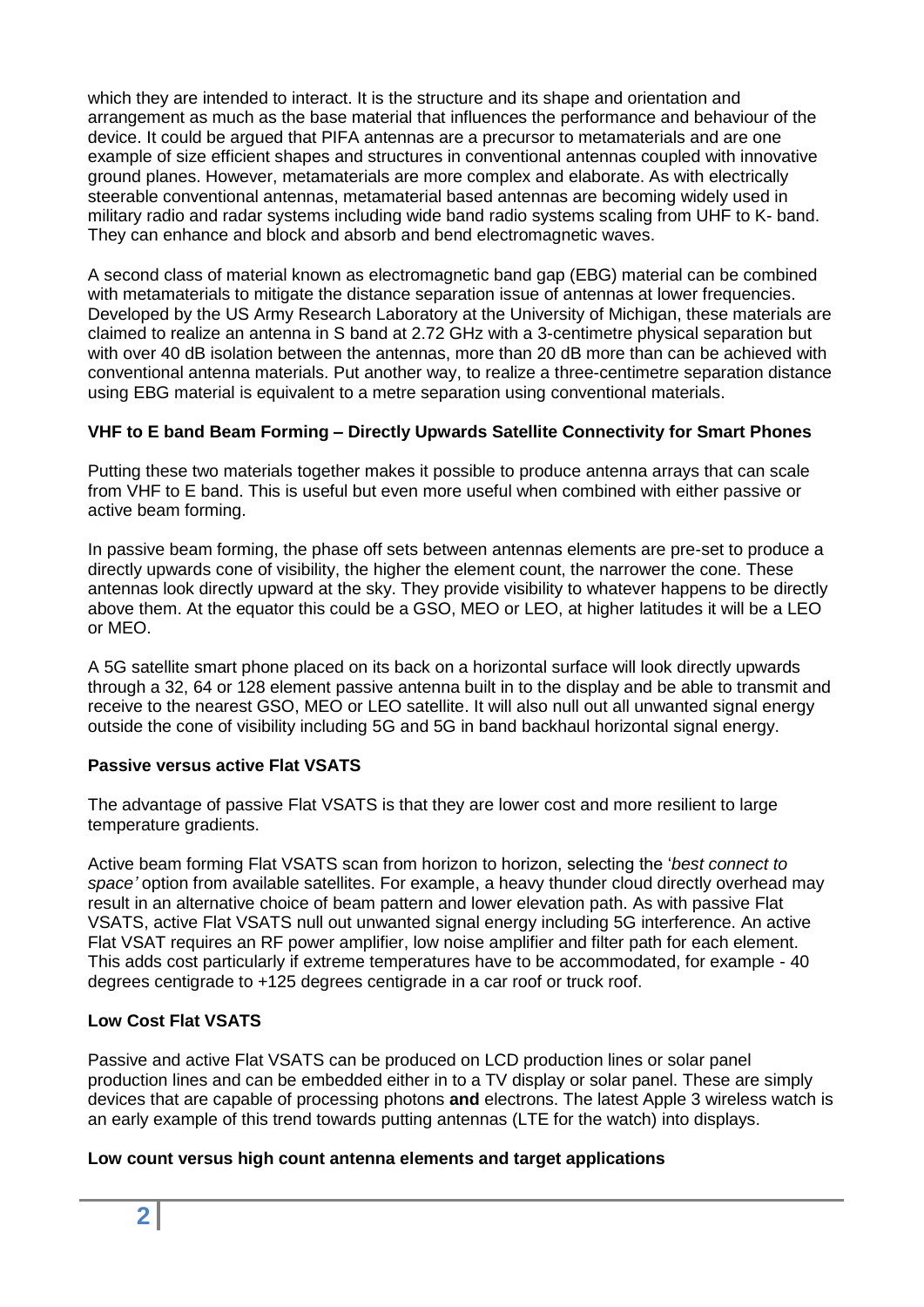FLAT VSATS scale from 4, 8 and 16 element arrays (for low cost IOT), 32, 64 and 128 element arrays (for smart phones) to 256, 512 and 1024 element arrays (cars and trains and boats and planes). Doubling the array count produces an additional 6dB of gain that can be realized as range gain, throughput gain or interference rejection or some combination of all of these.

The number of antenna elements is determined by the frequencies over which the antenna is expected to work. A 1024 element UHF antenna array is large and works well on an armoured tank but not on a smart phone. The higher count (256, 512,1026 element) passive arrays are well suited to car and truck (and tank) roof applications because they can be constructed as conformal antennas shaped to the profile of the roof and using the steel structure of the roof as a ground plane.

# **Flat VSATS and 5G and LEO, MEO and GSO Band Sharing**

Passive and active Flat (and conformal) VSATS allow pass bands to be co shared between GSO, MEO, LEO and 5G and 5G backhaul. For example, a Ka-band smart phone at 28 GHz or Ku band smart phone at 12 GHz or extended C band smart phone at 3.8 to 4.7 GHz will use the same pass band for all five physical layers. Conversely all the 5G pass bands below 3.8 GHz, scaling down to Band 31 5G at 450 MHz, will be capable of processing any of the five physical layers through the same pass bands using the same channel rasters.

# **The commercial benefits of Flat VSATS**

Flat VSATS deliver a number of commercial benefits.

Mobile operators supporting the Apple 3 wireless watch and its successors can provide connectivity anywhere in the world including at sea. The 5G business model becomes viable

The satellite industry becomes part of the consumer market value chain. The high count LEO constellation becomes viable and the EBITDA and enterprise value of the sector grows by two orders of magnitude.

Flat VSATS move the task of managing interference from space to earth. Managing interference from space using progressive pitch, power control and handover is expensive and results in disputed protection ratios. Managing interference at ground level using Flat VSATS is simple and effective and inexpensive.

Very large Flat VSATS with thousands of antenna elements will replace the mechanically pointed dish antennas presently used at ground stations to support feeder links to and from space. Flat VSAT ground stations combined with inter-satellite and inter-constellation switching (LEO, to MEO to GSO up before down routing) and autonomous station keeping reduces the number and cost of ground stations, another factor transforming the delivery economics of the satellite sector. Very large Flat VSATS also resolve feeder link interference issues, for example at 18 GHz.

# **The regulatory benefits of Flat VSATS**

Flat VSATS remove the spectral tension points between the NEW LEO operators and MEO and GSO incumbents and provide a universal global harmonized band plan for 5G and satellite operators from UHF to E band. All other incumbents in all the other target 5G bands can relax. The 5G industry doesn't need your spectrum any more.

All interference problems have a technology solution but the solution is not always available when needed. This particular solution has arrived at the right time.

A flat answer to a circular problem.